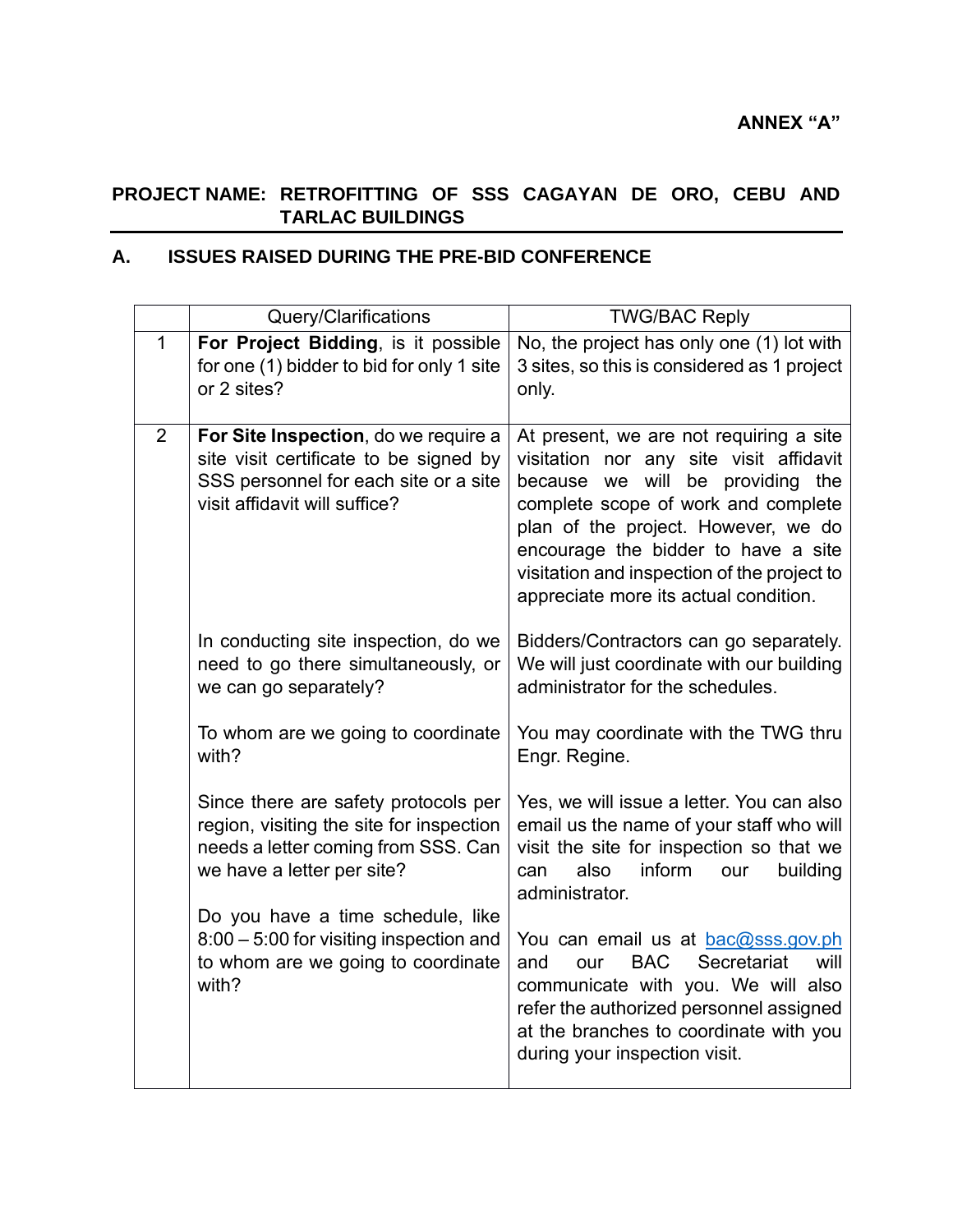|                | Are we required to have a covid<br>test/RT-PCR test before entering the<br>sites/premises?                                                                                                                                                                                              | No, we don't require it as long as you<br>are wearing face mask, face shield and<br>do not have a symptom then, you can<br>enter our premises. Kindly inquire also<br>the LGU's of<br>their protocols and it would be much<br>better to bring the vaccination card with<br>them.                                                                 |
|----------------|-----------------------------------------------------------------------------------------------------------------------------------------------------------------------------------------------------------------------------------------------------------------------------------------|--------------------------------------------------------------------------------------------------------------------------------------------------------------------------------------------------------------------------------------------------------------------------------------------------------------------------------------------------|
| 3              | For Bidding Documents, how can<br>we buy the bid documents since we<br>are based in Cebu?                                                                                                                                                                                               | We will coordinate with our Cebu<br>Branch to assist your payment and<br>provide<br>the<br>necessary<br>bidding<br>although<br>documents,<br>it<br>also<br>is.<br>downloadable<br>thru<br>website.<br>our<br>Moreover, we can also email to you the<br>soft copy of the bidding documents<br>once you emailed to us the copy of your<br>payment. |
| 4              | For Technical Documents, do we<br>need to prepare three (3) sets?                                                                                                                                                                                                                       | Yes                                                                                                                                                                                                                                                                                                                                              |
| 5              | For Scope of Works, is METF<br>excluded in the scope of works of<br>contractors?                                                                                                                                                                                                        | All affected areas during the retrofitting<br>will be under the restoration of the<br>contractors.                                                                                                                                                                                                                                               |
| 6              | For Credit Certificate, can we<br>submit a certificate from the bank in<br>lieu of committed<br>line of credit<br>certificate?                                                                                                                                                          | One of the requirements under RA 9184<br>is the submission of Net Financing<br>Contracting Capacity or committed line<br>of credit. You may request from the<br>bank by citing the exact provision of the<br>procurement law. We will also include<br>this provision for your reference under<br>the Bid Bulletin.                               |
| $\overline{7}$ | For NFCC computation, what are<br>we going to follow? The format of<br>SSS is different from the format of<br>BIR. Per BIR, there is net working<br>capital multiplied by the contract<br>duration while the computation of<br>SSS has no net working capital and<br>contract duration. | For bidding docs under retrofitting, we<br>follow the NFCC computation, which is<br>the standard formula under RA 9184.<br>Thereby, we will also follow<br>this<br>computation.                                                                                                                                                                  |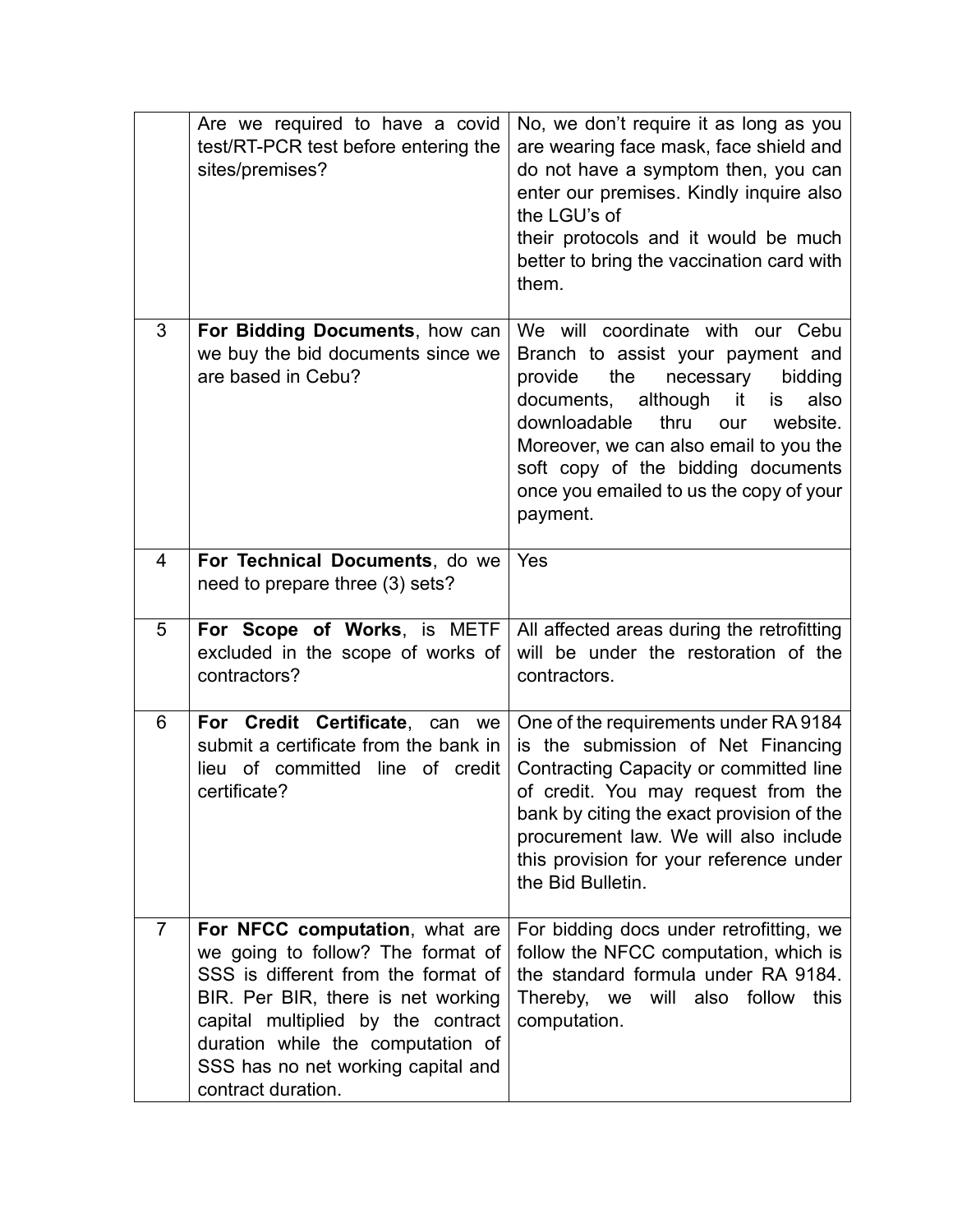| 8               | For Plans and Layouts, when are<br>you going to provide us the clear<br>copy of plans and layouts? We<br>needed the plan during the site<br>inspection to have a better view of<br>the place.                                              | We will provide the copy tomorrow,<br>September 17, 2021. We will also<br>coordinate<br>with<br>the<br>building<br>administrator for the schedule of site<br>inspection.                                                                                                                                              |
|-----------------|--------------------------------------------------------------------------------------------------------------------------------------------------------------------------------------------------------------------------------------------|-----------------------------------------------------------------------------------------------------------------------------------------------------------------------------------------------------------------------------------------------------------------------------------------------------------------------|
| 9               | For Extension, considering that the<br>sites were located at Luzon, Visayas<br>and Mindanao, will it be possible to<br>the<br>site<br>visitation<br>extend<br>and<br>inspection for a period of two (2)<br>weeks?                          | Subject for approval of the BAC, we will<br>request the extension of site visitation<br>and inspection from September 18 -<br>October 2, 2021.                                                                                                                                                                        |
| 10 <sup>°</sup> | For Location of Bidders, is it<br>possible to submit our bids to Cebu<br>branch since we are not based in<br>Manila?                                                                                                                       | Yes, you may submit your bids at the<br><b>Administrative Section of our SSS Cebu</b><br>Branch, CDO Branch, Tarlac Branch<br>and SSS Main office on or before 2:00<br>p.m., October 21, 2021. This is subject<br>for approval of BAC members.                                                                        |
| 11              | For Opening of Bids, since the<br>submission of bids will be done at<br>different location, does it mean that<br>the opening of bids will be scheduled<br>on another day?                                                                  | Yes, we will wait for the documents<br>submitted from our branches before<br>opening it.                                                                                                                                                                                                                              |
|                 | When will you inform us of the exact<br>opening of the bids?                                                                                                                                                                               | We will issue an official notice thru our<br><b>Bid Bulletin.</b>                                                                                                                                                                                                                                                     |
| 12              | For SLCC, one of the checklists of<br>technical and financial documents is<br>the statement of single largest<br>completed contract similar to the<br>project to be bid.<br>What is your definition of contract<br>similar to the project? | We define contracts similar to the<br>project as any building construction with<br>retrofitting.                                                                                                                                                                                                                      |
|                 |                                                                                                                                                                                                                                            | This also refer to the contracts which<br>have the same major categories of<br>work, which shall be projects involving<br>structural retrofitting of<br>buildings,<br>bridges and similar structures using<br>fiber-reinforced polymer (FRP) system<br>as the primary retrofitting methodology<br>and materials used. |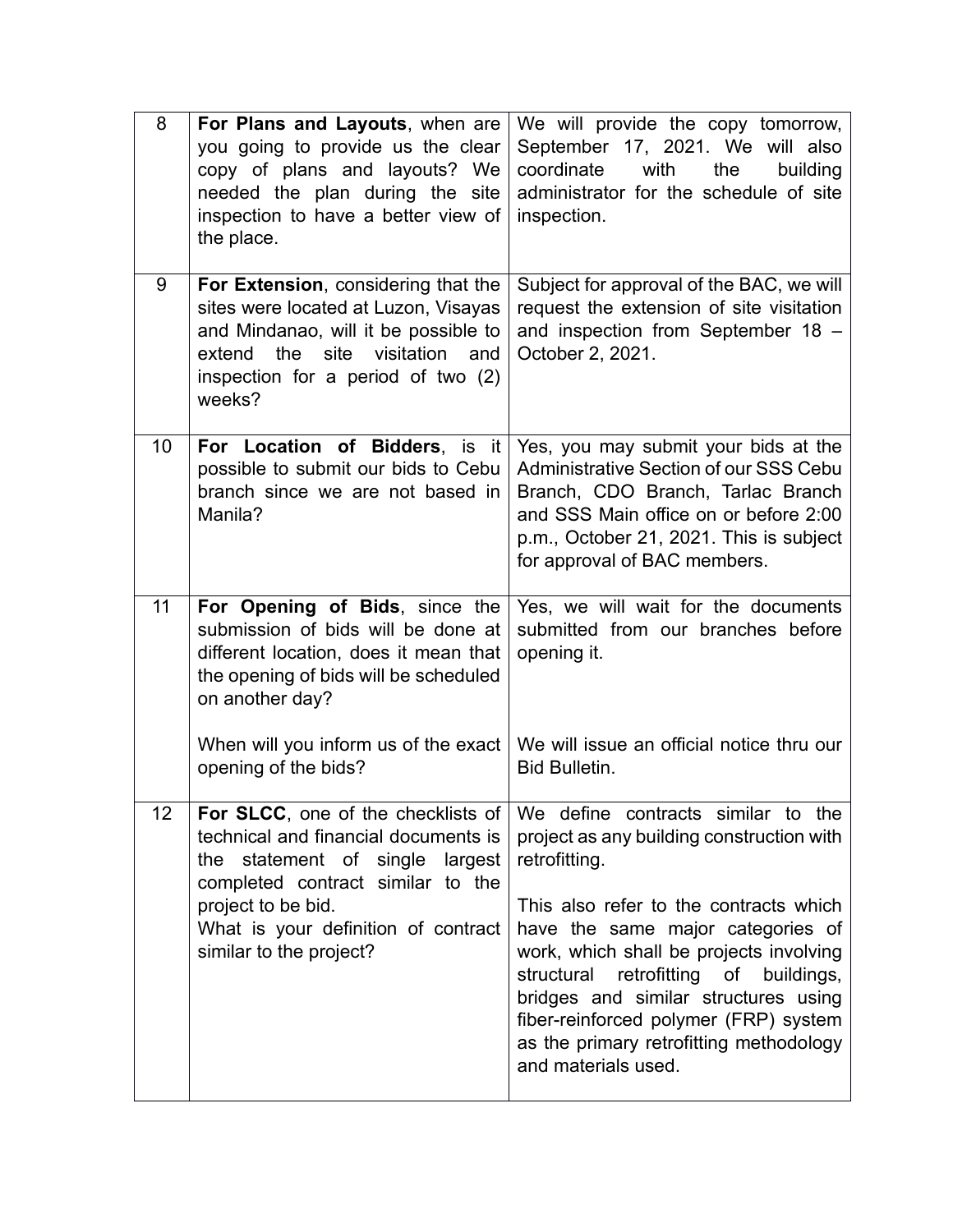| 13              | For As-Built Plan, may we request<br>an as-built plans of the three (3)<br>buildings in consideration for our<br>restoration works?                                                                                                                                                                         | We will try to get the as-built plan of this<br>branches, \if ever there is, then we will<br>provide you a copy.                                                                                                                                                                                                                                                                              |
|-----------------|-------------------------------------------------------------------------------------------------------------------------------------------------------------------------------------------------------------------------------------------------------------------------------------------------------------|-----------------------------------------------------------------------------------------------------------------------------------------------------------------------------------------------------------------------------------------------------------------------------------------------------------------------------------------------------------------------------------------------|
| 14              | For Retrofitting work, are you going<br>vacate<br>the<br>the<br>to<br>area<br>once<br>retrofitting work has started?                                                                                                                                                                                        | The retrofitting area has occupants right<br>now but we will relocate them to other<br>areas once the project has started.<br>Thereby, branch is still operational.                                                                                                                                                                                                                           |
| 15 <sub>1</sub> | Under BOQ, there is a column for<br>demobilization<br>mobilization<br>and<br>while under the particular description<br>of works, there is also an itemized<br>demobilization<br>mobilization<br>and<br>(3.3). Won't it cause a double<br>posting?<br>Are we going to bid as per BOQ or as<br>per estimated? | We will issue the revised BOQ form.<br>The BOQ is not to be change, so the<br>quantity that we place there is as is. You<br>will notice that we have items in lot or<br>area that you are going to estimate by<br>providing the detailed unit price analysis<br>as part of your financial proposal. You<br>will also provide the quantities of the<br>materials that you are going to use for |
|                 | What if after the estimation, our<br>quantities didn't match?                                                                                                                                                                                                                                               | that work.<br>We will use the implementation or<br>order, wherein<br>variation<br>it's either<br>additive or deductive change order as<br>approved by the procuring entity.                                                                                                                                                                                                                   |
| 16              | For Resume, are you going to<br>provide us the format for resume of<br>key personnel?                                                                                                                                                                                                                       | No, we don't have specific formats for<br>resume but we listed the criteria and<br>requirements for certain positions.                                                                                                                                                                                                                                                                        |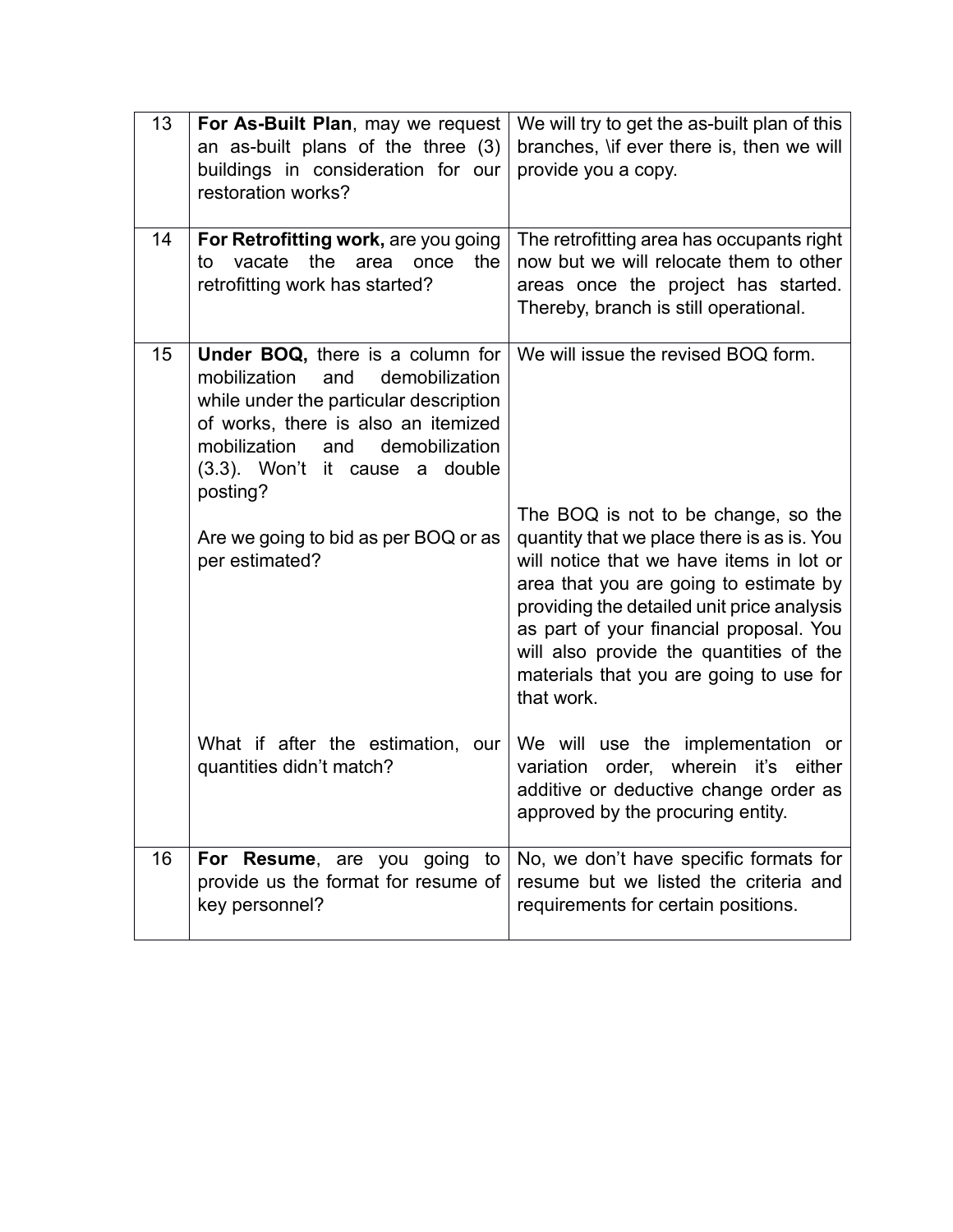## **B. REPLY TO WRITTEN QUERIES**

| <b>Bidder's Query</b>                                                                                                                                                   | <b>TWG Response</b>                                                                                                                                                                                                                                                                                                                                                                                       |
|-------------------------------------------------------------------------------------------------------------------------------------------------------------------------|-----------------------------------------------------------------------------------------------------------------------------------------------------------------------------------------------------------------------------------------------------------------------------------------------------------------------------------------------------------------------------------------------------------|
| 1. Are bidders allowed to choose 2 or less<br>specific areas to bid for? Would a bidder<br>be allowed to bid for the Cebu area only<br>or the Cagayan de Oro area only? | Partial bid is not allowed. The infrastructure<br>project is packaged in a single lot and the<br>lot shall not be divided into sub-lots.                                                                                                                                                                                                                                                                  |
| 2. Is the contractor required to submit a<br>Certificate of Site Inspection signed by<br>the SSS representative for every site or<br>an Affidavit of Site Inspection?   | No. But we do encourage Contractors to<br>conduct site inspection to verify/validate on-<br>site conditions, etc.                                                                                                                                                                                                                                                                                         |
| 3. To whom can we coordinate regarding<br>site inspection schedule?                                                                                                     | You may coordinate with EFMD<br>representatives.<br>Main Office:<br>Engr. Stephen P. Yap (yapsp@sss.gov.ph)<br>Engr. Michael A. Saiyo<br>(saiyoma@sss.gov.ph)<br>Engr. Regine M. Ignacio<br>(ignaciorm@sss.gov.ph)<br>Tarlac Building:<br>Engr. Jacqueline P. Taruc<br>(tarucip@sss.gov.ph)<br><b>VOIP 2001</b><br>Cebu Building:<br>Engr. Froilan E. Autida<br>(autidafe@sss.gov.ph)<br><b>VOIP 6001</b> |
|                                                                                                                                                                         | Cagayan de Oro Building:<br><b>CDO Branch Admin</b><br>(cagayandeoro@sss.gov.ph) VOIP<br>8001/8002                                                                                                                                                                                                                                                                                                        |
| 4. Request for the following:                                                                                                                                           | Please see attached annexes.                                                                                                                                                                                                                                                                                                                                                                              |
| a. Cast-in-place concrete details                                                                                                                                       | a. Refer to Annex A.2, B.2 and $C.2 - S$ -001<br>and Technical Specifications.                                                                                                                                                                                                                                                                                                                            |
| b. Schedule and details of concrete forms                                                                                                                               | b. Refer to Technical Specifications,<br>Section 03300 (Concrete), Item 2.3 and 3.5                                                                                                                                                                                                                                                                                                                       |
| c. Elevation Plan                                                                                                                                                       | c. Refer to Annex A.3, B.3 and C.3                                                                                                                                                                                                                                                                                                                                                                        |
| d. Columns Enlargement Retrofitting<br><b>Details</b>                                                                                                                   | d. Refer to Annex A.2, B.2 and C.2                                                                                                                                                                                                                                                                                                                                                                        |